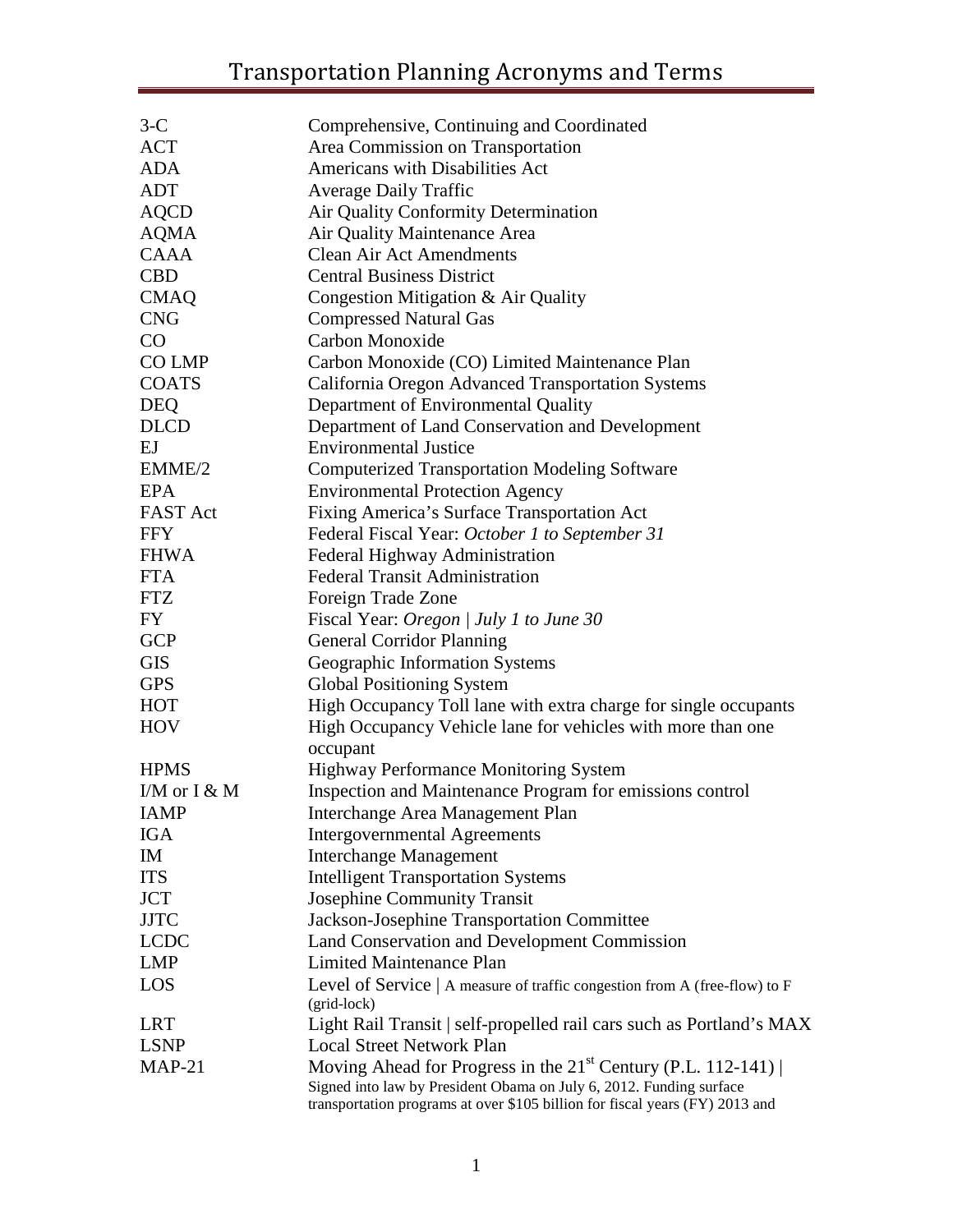|                  | 2014, MAP-21 is the first long-term highway authorization enacted since 2005. |
|------------------|-------------------------------------------------------------------------------|
| <b>MIS</b>       | Major Investment Study                                                        |
| <b>MOU</b>       | Memorandum of Understanding                                                   |
| <b>MPO</b>       | Metropolitan Planning Organization   A planning body in an urbanized          |
|                  | area over 50,000 population which has responsibility for developing           |
|                  | transportation plans for that area                                            |
| <b>MRMPO</b>     | Middle Rogue Metropolitan Planning Organization                               |
| <b>NAAQS</b>     | National Ambient Air Quality Standards                                        |
| <b>NARC</b>      | <b>National Association of Regional Councils</b>                              |
| <b>NHS</b>       | National Highway System                                                       |
| <b>NPTS</b>      | <b>Nationwide Personal Transportation Survey</b>                              |
| <b>NTI</b>       | <b>National Transit Institute</b>                                             |
| <b>OAR</b>       | Oregon Administrative Rules                                                   |
| <b>ODEQ</b>      | Oregon Department of Environmental Quality                                    |
| <b>ODFW</b>      | Oregon Department of Fish and Wildlife                                        |
| <b>ODOT</b>      | Oregon Department of Transportation                                           |
| <b>OHAS</b>      | Oregon Household Activity Survey                                              |
| <b>OHP</b>       | Oregon Highway Plan                                                           |
| <b>OMPOC</b>     | Oregon MPO Consortium                                                         |
| <b>OMSC</b>      | <b>Oregon Modeling Steering Committee</b>                                     |
| <b>ORS</b>       | <b>Oregon Revised Statutes</b>                                                |
| <b>OSTI</b>      | Oregon Sustainable Transportation Initiative                                  |
| <b>OSUM</b>      | Oregon Small Urban Model                                                      |
| <b>OTC</b>       | Oregon Transportation Commission, ODOT's governing body                       |
| <b>OTP</b>       | <b>Oregon Transportation Plan</b>                                             |
| <b>PAC</b>       | <b>Public Advisory Council</b>                                                |
| PL112 / PL Funds | Public Law 112, Federal Transportation Planning Funds                         |
| $PM_{2.5}$       | Particulate Matter of less than 2.5 micrometers                               |
| $PM_{10}$        | Particulate Matter of less than 10 micrometers                                |
| <b>PPP</b>       | <b>Public Participation Program</b>                                           |
| <b>RPS</b>       | Regional Problem Solving   RVCOG study examining how to plan                  |
|                  | for double the current population                                             |
| <b>RTP</b>       | <b>Regional Transportation Plan</b>                                           |
| <b>RVACT</b>     | Rogue Valley Area Commission on Transportation                                |
| <b>RVCCC</b>     | Rogue Valley Clean Cities Coalition                                           |
| <b>RVCOG</b>     | <b>Rogue Valley Council of Governments</b>                                    |
| <b>RVMPO</b>     | Rogue Valley Metropolitan Planning Organization                               |
| <b>RVTD</b>      | <b>Rogue Valley Transportation District</b>                                   |
| <b>SA</b>        | <b>Strategic Assessment</b>                                                   |
| <b>SIP</b>       | <b>State Implementation Plan</b>                                              |
| SOV              | <b>Single Occupancy Vehicle</b>                                               |
| <b>STA</b>       | <b>Special Transportation Area</b>                                            |
| <b>STBG</b>      | <b>Surface Transportation Block Grant</b>                                     |
| <b>STIP</b>      | <b>Statewide Transportation Improvement Program</b>                           |
| <b>TAC</b>       | <b>Technical Advisory Committee</b>                                           |
| <b>TAZ</b>       | <b>Transportation Analysis Zones</b>                                          |
| <b>TCM</b>       | <b>Traffic Control Measures</b>                                               |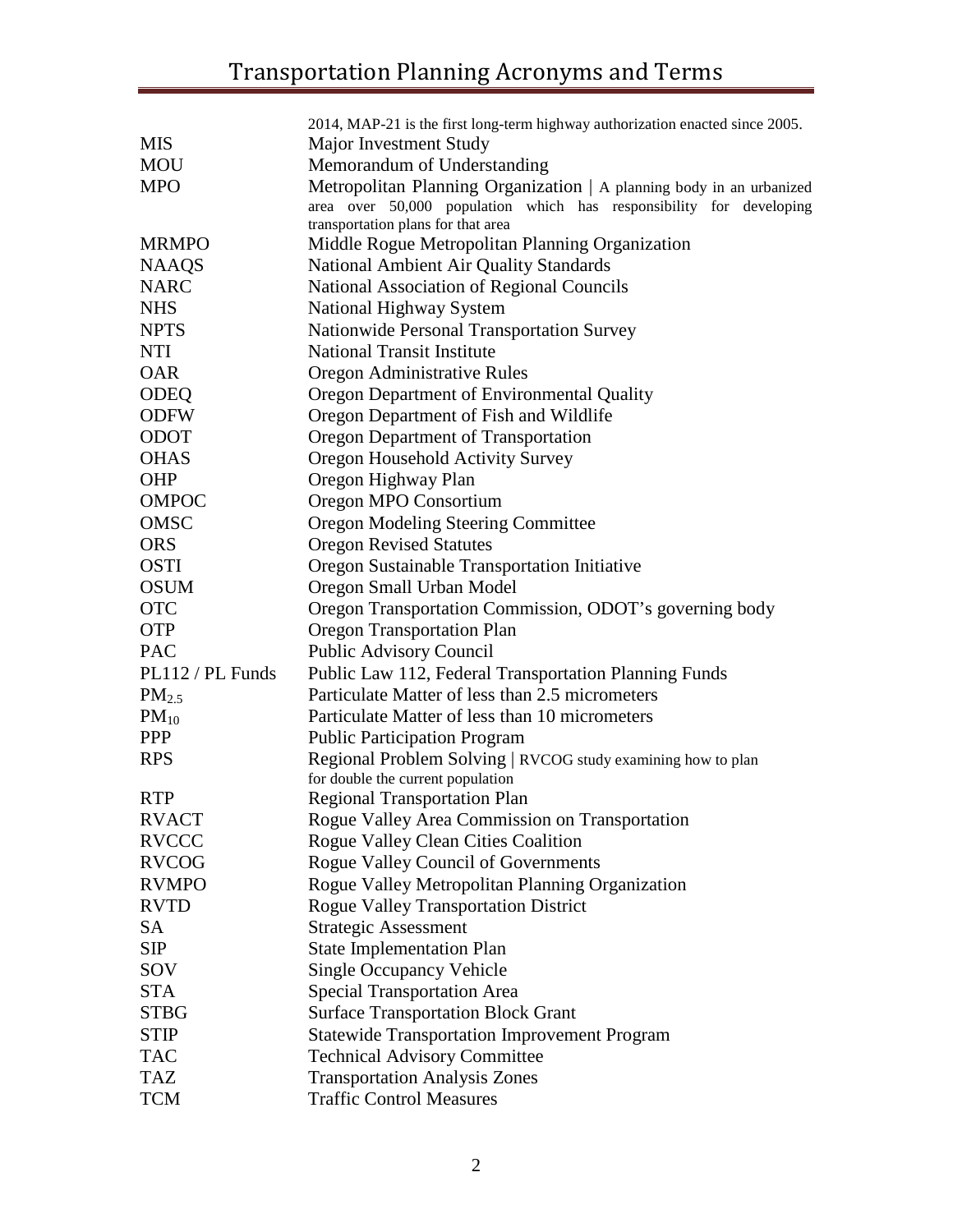| <b>TDM</b>   | <b>Transportation Demand Management</b>            |
|--------------|----------------------------------------------------|
| <b>TGM</b>   | Transportation & Growth Management                 |
| <b>TGMP</b>  | Transportation & Growth Management Program         |
| <b>TIP</b>   | <b>Transportation Improvement Program</b>          |
| <b>TO</b>    | <b>Transportation Options</b>                      |
| <b>TOD</b>   | <b>Transit Oriented Development</b>                |
| <b>TPAU</b>  | <b>Transportation Planning Analysis Unit</b>       |
| <b>TPR</b>   | <b>Transportation Planning Rule</b>                |
| <b>TSM</b>   | <b>Transportation Systems Management</b>           |
| <b>TSP</b>   | <b>Transportation System Plan</b>                  |
| <b>UCA</b>   | Urban Containment Area                             |
| <b>UGB</b>   | Urban Growth Boundary                              |
| <b>UGBMA</b> | <b>Urban Growth Boundary Management Agreements</b> |
| <b>UPWP</b>  | Unified Planning Work Program                      |
| <b>URA</b>   | <b>Urban Redevelopment Authority</b>               |
| <b>USDOT</b> | U.S. Department of Transportation                  |
| V/C          | <b>Volume to Capacity</b>                          |
| <b>VHT</b>   | <b>Vehicle Hours of Travel</b>                     |
| <b>VMT</b>   | <b>Vehicle Miles of Travel</b>                     |

**3C ("Three C's") = Continuing, Comprehensive and Cooperative:** This term refers to the requirements set forth in the Federal Highway Act of 1962 that transportation projects in urbanized areas be based on a "continuing, comprehensive transportation planning process carried out cooperatively by states and local communities." ISTEA's planning requirements broaden the framework for such a process to include consideration of important social, environmental and energy goals, and to involve the public in the process at several key decision making points.

**Appropriation:** Legislation that allocates budgeted funds from general revenues to programs that have been previously authorized by other legislation. The amount of money appropriated may be less than the amount authorized.

**Authorization:** Federal legislation that creates the policy and structure of a program including formulas and guidelines for awarding funds. Authorizing legislation may set an upper limit on program spending or may be open ended. General revenue funds to be spent under an authorization must be appropriated by separate legislation.

**Capital Costs:** Non-recurring or infrequently recurring cost of long-term assets, such as land, buildings, vehicles, and stations.

**Conformity Analysis:** A determination made by the MPOs and the US DOT that transportation plans and programs in non-attainment areas meet the "purpose" of the SIP, which is to reduce pollutant emissions to meet air quality standards.

**Emissions Budget:** The part of the SIP that identifies the allowable emissions levels for certain pollutants emitted from mobile, stationary, and area sources. The emissions levels are used for meeting emission reduction milestones, attainment, or maintenance demonstration.